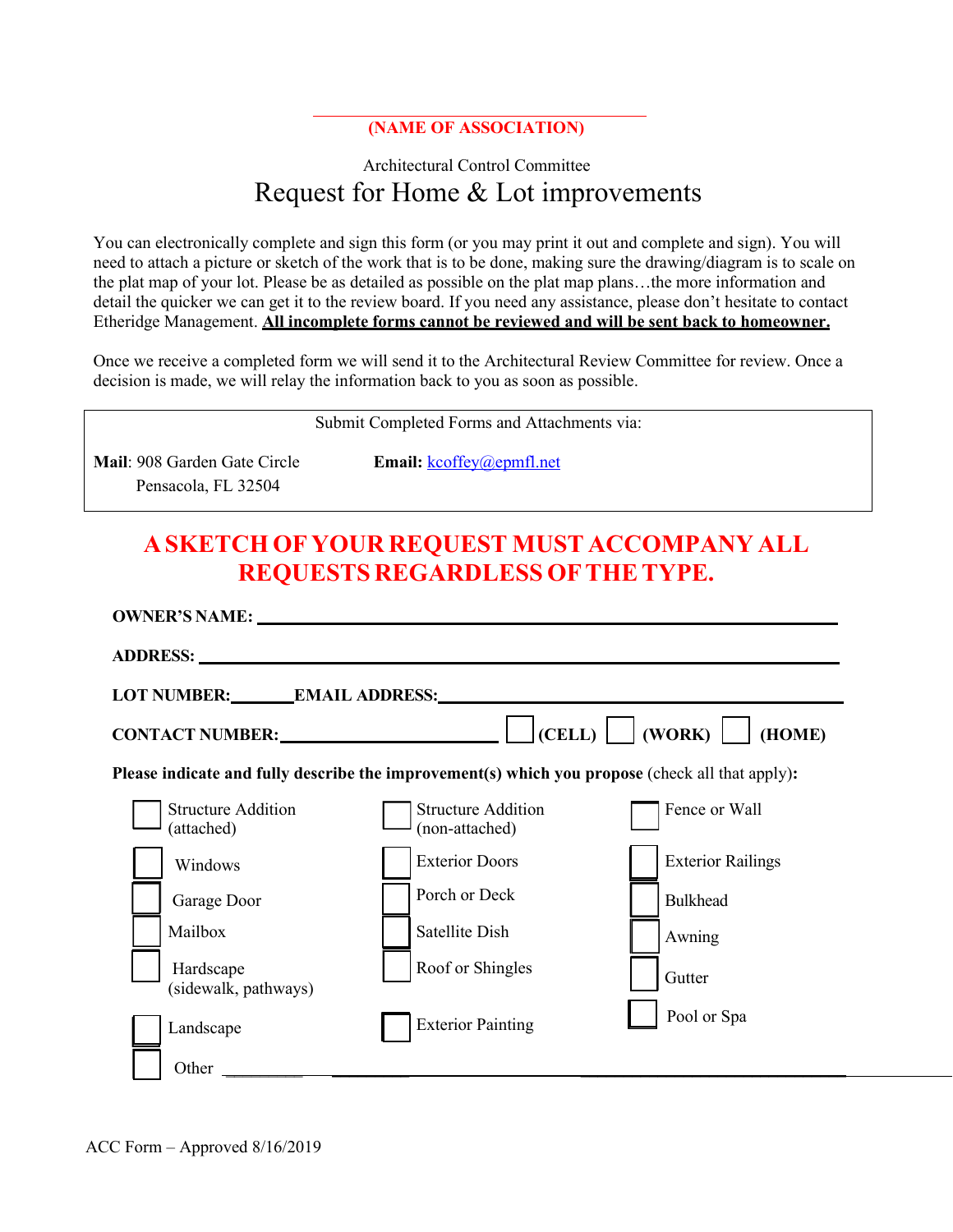**Is the lot where the work/improvement is being proposed run adjacent (or touch) any association common area(s), such as lakes, ponds, etc.** Yes No. If Yes, what side(s) of the lot run adjacent (or touch) any association common area(s):  $\overline{\qquad}$ 

**Describe in detail the scope of this request to include specific dimensions. (**Attach a drawing showing location of improvement(s) which you propose, backyard, side-yard, etc. Be specific, showing **to scale** the property line, building set back lines, easements, fences, sidewalks, patios, pools and neighboring lots and/or streets)**:** 

**Please provide a description of materials and identify the specific colors you will use with manufacturer numbers, even if it is the same that exists now. Include specific measurements of materials.** *For Example: Fence Board: Slats 1" x 4" x 6'* 

**If you are painting or staining, you MUST include paint/stain sample and brand/manufacturer. Please give particular consideration to the color of the brick when making your paint selection.**

| Brick Color:          |                    |
|-----------------------|--------------------|
| <b>Shutter Color:</b> | Front Door Color:  |
| Trim Color:           | Garage Door Color: |

ACC Form – Approved 8/16/2019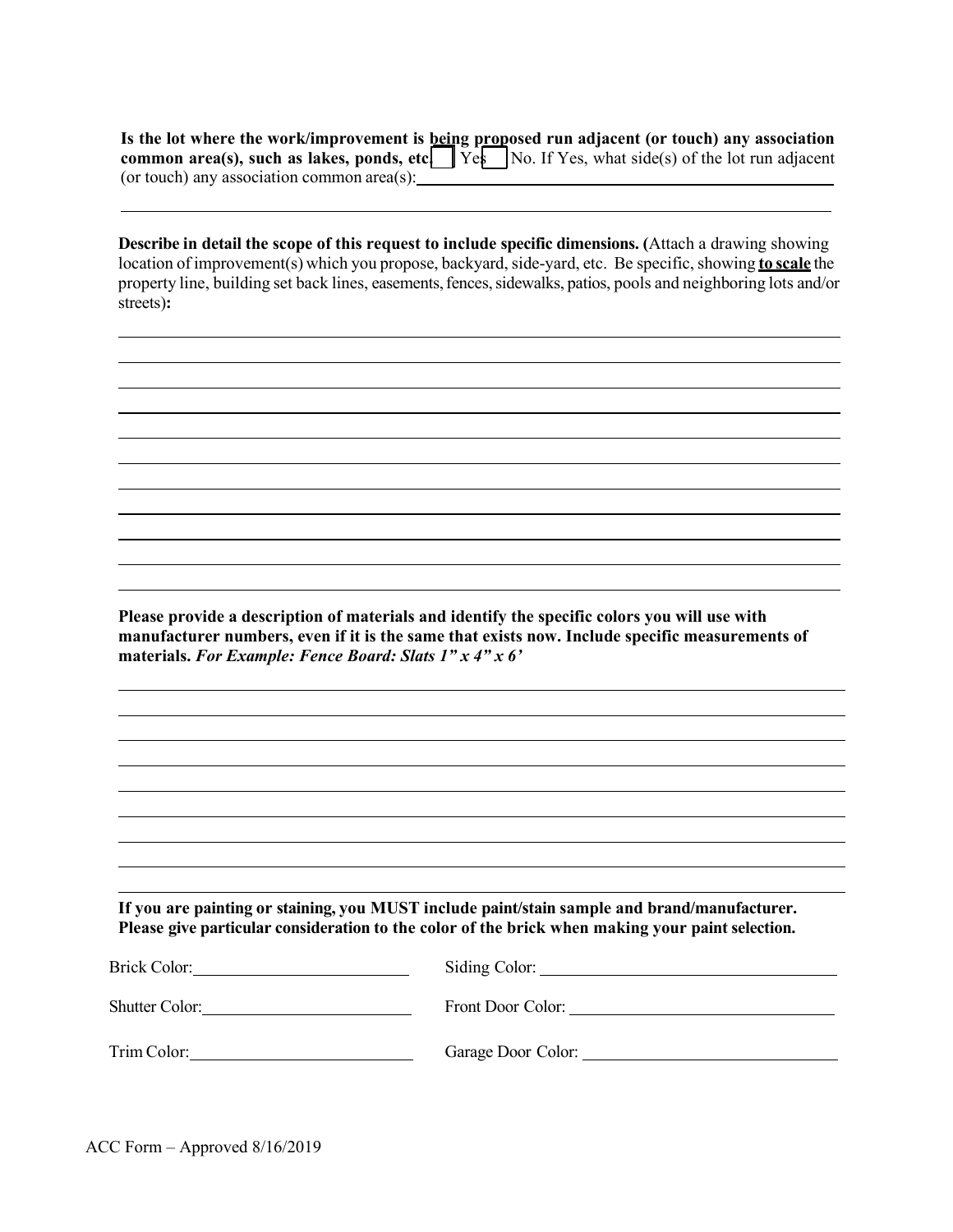| Shingle Type:                      |                           |
|------------------------------------|---------------------------|
| Other Material:                    |                           |
| Who will work on this improvement? |                           |
| Homeowner<br>Contractor            | Name: Name:               |
|                                    | Phone:                    |
| <b>Expected Start Date:</b>        | Expected Completion Date: |

## **Acknowledgement**

I (we), the applicant(s) herein, certify and represent as follows:

- 1. I (we) are the legal owner(s) of the above described property.
- 2. The work, if approved, will be done promptly and properly by appropriately licensed contractors if necessary.
- 3. I (we) accept and acknowledge that the responsibility for maintaining, up keeping, etc. of the improvement/change shall solely be mine (ours), successors, assigns and subsequent property owners.
- 4. All work and the consequences thereof are solely at our risk and expense. We understand and hold the association, board of directors, and Etheridge Property Management harmless on account of any consequences resulting from this approval, if granted.
- 5. Certain changes may affect the site plan, final survey or Certificate of Occupancy at my (our) unit and the Consequences thereof are solely at my (our) risk.
- 6. No representation by the association, board of directors, or Etheridge Property Management, either expressed or implied, is assumed hereby.
- 7. I(we) will obtain all necessary permits from the parish, city, and/or state government office as required by law.

## **Encroachment On Servitudes Disclaimer**

Construction within any servitude is done at the sole risk of the owner. It is your responsibility to determine if your proposed construction will in fact encroach upon a servitude (whether public or private) and whether you accept the potential of a public entity (or private owner) determining the construction needs to be moved at a later date. If it is determined that the construction creates an impediment to, or otherwise impacts, the public services as designed and shown on plans approved by any Parish/City/Public entity, or if it encroaches upon private land, then the construction must be remedied at the sole expense of the owner. Owner expressly acknowledges that neither the Developer, the HOA or any related entity or individual will be responsible for any damage or expense related to removal, repair or replacement.

I(we) have read and agree to all of the conditions listed above, and I(we) agree to abide by the decision of the architectural control committee.

Print Name:

Signature: Date: Date: Date: Date: Date: Date: Date: Date: Date: Date: Date: Date: Date: Date: Date: Date: Date: Date: Date: Date: Date: Date: Date: Date: Date: Date: Date: Date: Date: Date: Date: Date: Date: Date: Date: D

ACC Form – Approved 8/16/2019